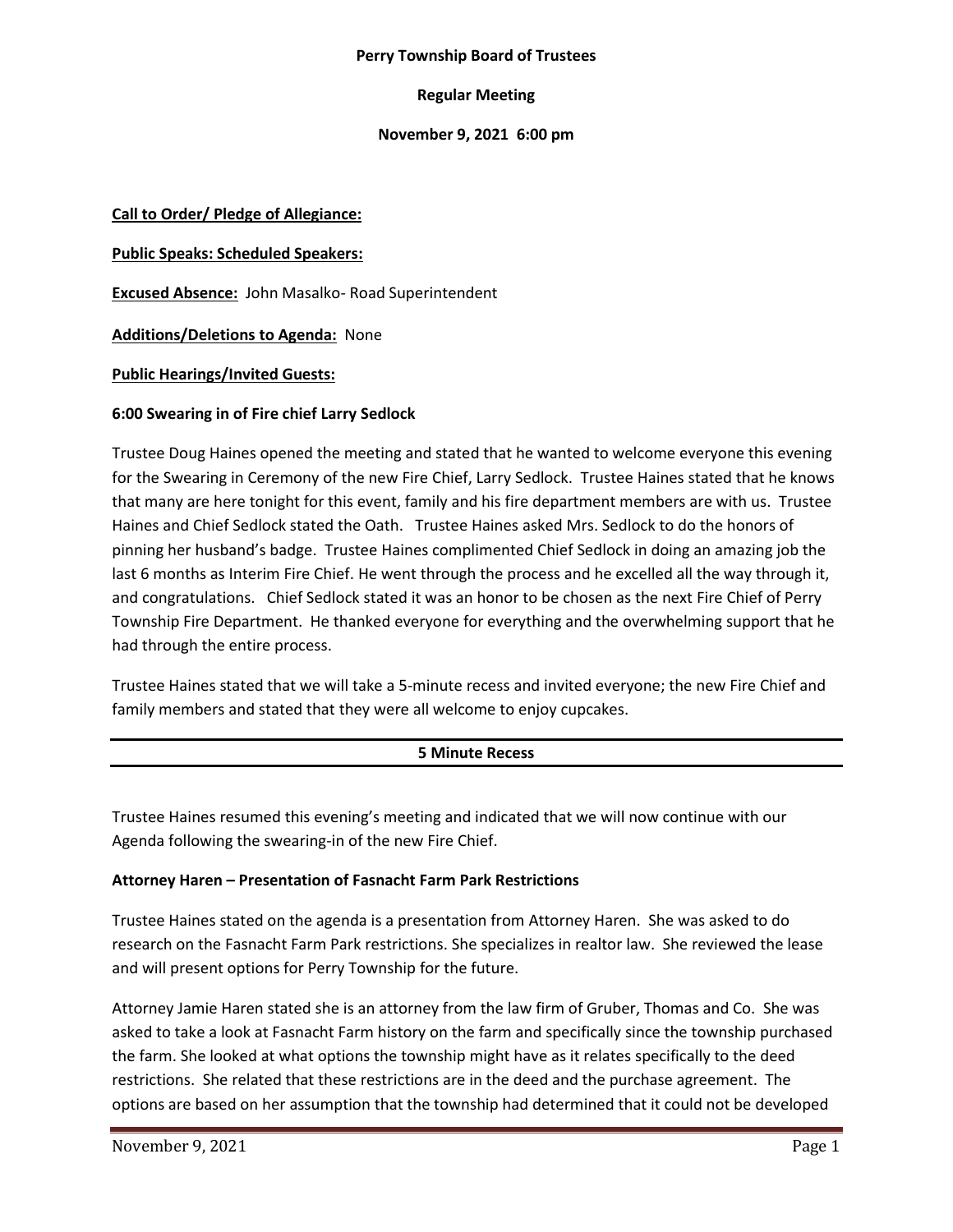in the way it was originally intended to be developed. She is not here to make that decision or to offer any opinion on that decision. She stated what she was here to do and has done. She has written a memo that outlines some of the options that the township might have as it relates to other things that they may want to do with the property besides develop as it was originally intend to be developed. She asked, what does the township do with it now? Each of the Trustee's had a copy of the memo. The restrictions stated that the farm has to be used for park and recreational purposes. There has to be a sign, but the most important is that if the property isn't used for park and recreational purposes, that it reverts back to the heirs of Mr. Fasnacht. That was negotiated under the purchase of this property. She outlined several options. The bottom line is that there may be something that the township could do. It would require some creativity and some other the options maybe more painful than others. She talked about each one and gave what she thought would be a good option for the property. She strongly suggested the township approach the heirs of Mr. Fasnacht. Stating to the heirs, that the township can no longer maintain this property as it sits, and it is not good for the township and ask them if they are willing to release these restrictions. They would be giving up their "right of reverter". In her conclusion she strongly encouraged the township to consider reaching out to the heirs. She also relayed that selling the wood from the barn because it is not economically feasible for the Township to maintain the barn and buildings on the property. The Board should consider whether the barnwood is salvageable. She indicated that old barnwood is valuable and could generate additional income to the Township. She indicated with some creativity and additional research, there may be several ways to either remove the restrictions or use the property with the restrictions to generate income to the Township. Trustee DeChiara asked if a public/private partnership should be researched. Such as, we were able to have someone lease it and develop it. She indicated there would have to be more research. Fiscal Officer, Craig Chessler asked if we retained ownership of the property, but have a lease for a duration that someone privately to come in for a long term, could we still retain it? We would be happy to discuss this issue further with the Board of Trustees and look forward to continuing to work together to find a solution that benefits the Township and its residents. Attached is the Memorandum from Jamie Haren outlining her recommendations.

### **Communications:**

# **Public Speaks on items up for Board Approval:**

### **Township Business requiring Board Action:**

### **Unfinished Business:**

### **Street Legal Golf Carts Request of Mr. Rohrer**

Trustee Haines stated there has been a request and some conversation in regards to street legal golf carts by Mr. Ricky Rohrer. Trustee Haines asked Chief Mike Pomesky to address this issue and what are our options are. He indicated that the issue and policy is all golf carts need to be inspected, street legal, license and registered. The driver must be 16 years of age to drive the cart. All the same qualifications as a motor vehicle and drive 35 mph or less. It becomes the decision of the Board if they want to move forward in changing this ordinance. Chief Pomesky stated there is quite a lot of misconception that they are a permissible activity. Technically at this time, Chief Pomesky stated, that there are no roadways that they are allowed to be driven on. Trustee Haines asked how is that inspection controlled? He asked if the police inspect the carts or do they have to take the carts somewhere? Chief Pomesky stated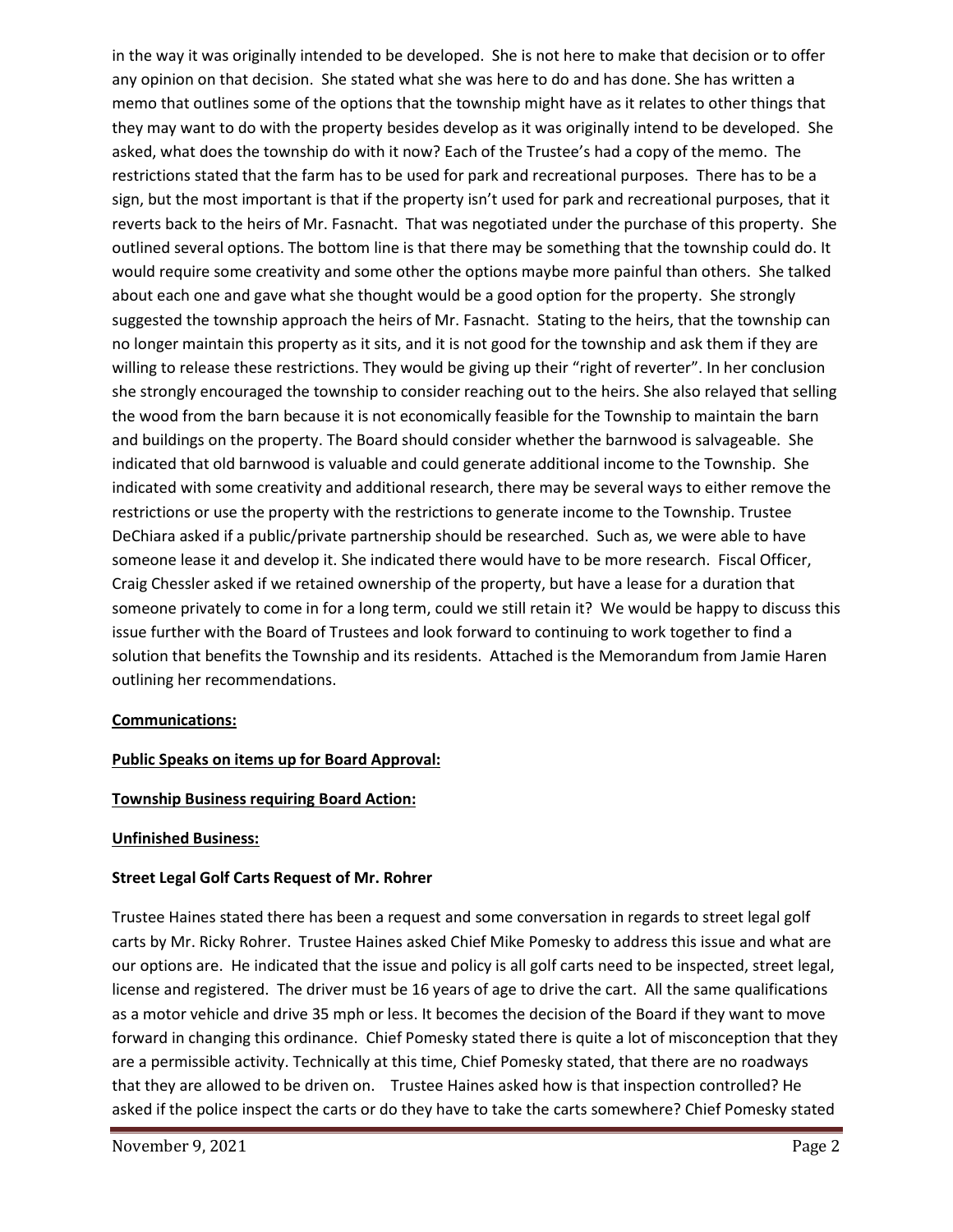there seems to be an interest in some communities. Law Director Charles Hall stated to add to the confusion there was some media reports that the law was changed allowing this but the law has not been approved. It remains that the Township would have to pass a resolution authorizing them subject to the state law restrictions. Trustee Haines asked the Law Director if there are any known municipalities that have the golf cart laws that are legal? Trustee Haines asked if the Law Director could research this issue? Mr. Hall stated he could draft a model for your consideration.

### **New Business:**

Trustee Doug Haines made a motion to approve bills and payroll in the amount of \$234,731.80 for the week ending 10-19-21 and approval of bills in the amount of \$393,176.52 for the week ending 10-26-21 and bills/payroll in the amount of 194,359.50 for week ending 11-2-21 for a combined total of \$822,267.82; Seconded by Trustee Mike Shreffler.

ROLL CALL: Mr. Haines, yes. Mr. Shreffler, yes. Mr. DeChiara, yes.

# **Fiscal Officer:**

# **Consider Special Meeting Minutes of 6-22-21, 7-22-21, 8-4-21, 8-10-21, 9-13-21.**

Trustee Haines made a motion that the Board approve the minutes of 6-22-21, 7-22-21, 8-4-21, 8-10-21, 9-13-21. Seconded by Trustee Shreffler.

ROLL CALL: Mr. Haines, yes. Mr. Shreffler, yes. Mr. DeChiara, yes.

# **Consider Regular Meetings of 8-17-21, 9-7-21, 9-21-21, 10-19-21.**

Trustee Haines made a motion that the Board approve the regular minutes of 8-17-21, 9-7-21, 9-21-21, 10-19-21. Seconded by Trustee Shreffler.

ROLL CALL: Mr. Haines, yes. Mr. Shreffler, yes. Mr. DeChiara, yes.

### **Administration:**

### **Consider \$5,000 Community Events Sponsorship from AQUA**

Administrator Joyce Martin stated the Board is in receipt of a \$5,000.00 donation from Aqua that will assist Perry Township in the 2022 community events. This is the  $7<sup>th</sup>$  consecutive year AQUA is continuing to support Perry Township in hosting our community events. The 2022 Perry Township Oktoberfest and Rotary Parade will take place either September 17<sup>th</sup> or 24<sup>th</sup> depending on the Perry High School Band's availability. Administrative Martin asked the Board to please consider making a motion to accept the \$5,000.00 donation from AQUA for the 2022 Community Events.

Trustee Haines made a motion that the Board approve the \$5,000 Community Events Sponsorship from AQUA. Seconded by Trustee Shreffler.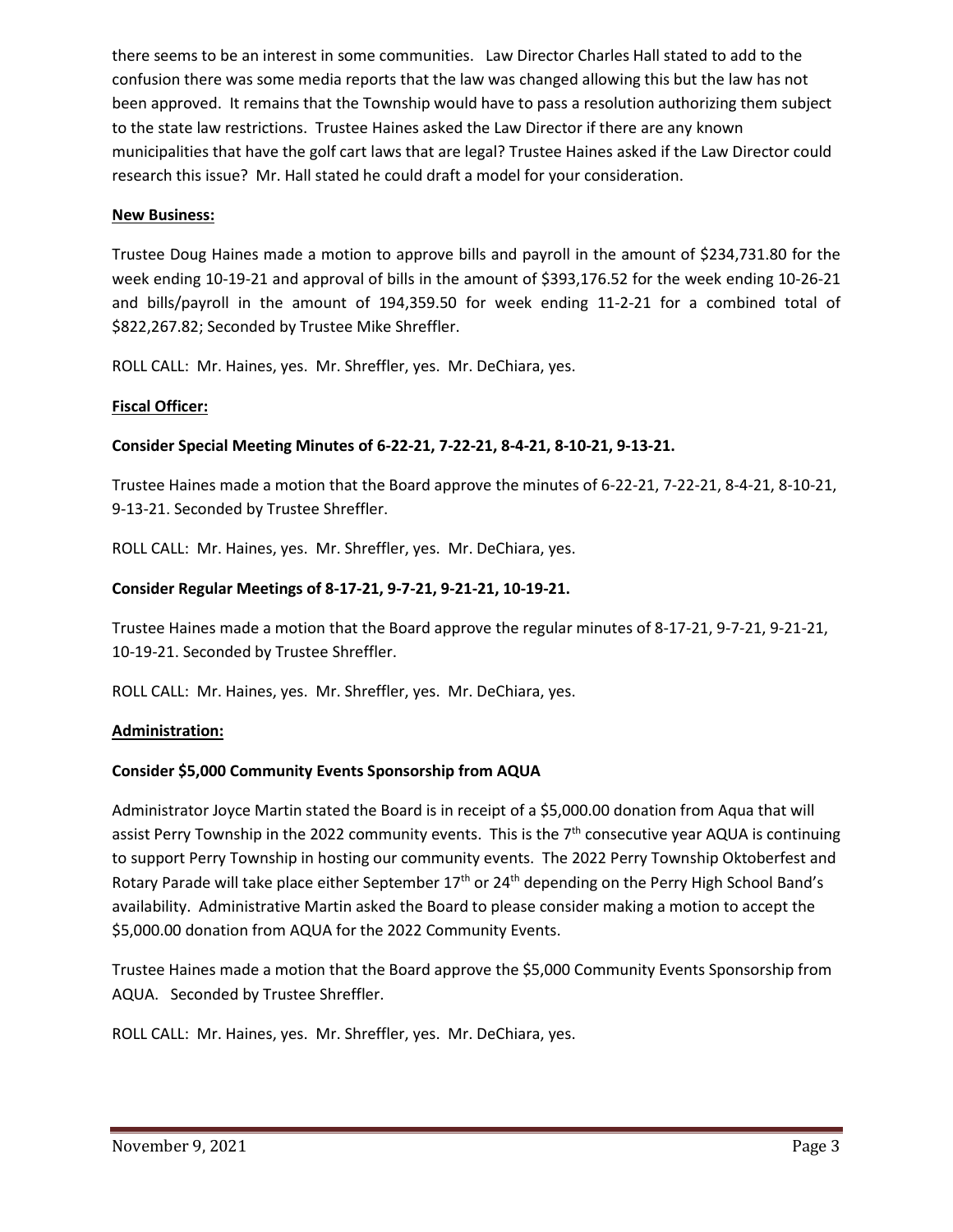# **Consider the temporary road closing of SR172 from Saratoga Avenue to Delvern Ave. for the 5K Perry Rotary 25th Annual Perry Rotary Turkey Trot Race**

Administrator Joyce Fetzer-Martin asked for the Board's review on the correspondence from David C. Koneval, Director of the ODOT District Four Traffic Office. Mr. Koneval has authorized the request of the Perry Rotary's Turkey Trot Race from the Director, Lisa Dyer to temporarily close State Route 172 prior to and for the duration of the Turkey Trot Race. She met with Department Heads to review the Turkey Trot Race and Community Events application and all safety protocols are in place. All course marshals for the event have been secured. Our community is excited to celebrate the 25<sup>th</sup> Annual Perry Township Turkey Trot event which has become a remarkable family tradition for our community member to enjoy. She asked the Board to consider making a motion to accept the letter of recommendation from ODOT and for temporarily closing SR.172 from approximately 7:30 am to 10:00 am on 11-25-21.

Trustee Haines made a motion that the Board approve the temporary road closing of SR.172 from Saratoga Avenue to Delvern Ave. from approximately 7:30 am to 10:00 am on 11-25-21 for the 5K Perry Rotary 25<sup>th</sup> Annual Perry Rotary Turkey Trot Race. Seconded by Trustee Shreffler.

ROLL CALL: Mr. Haines, yes. Mr. Shreffler, yes. Mr. DeChiara, yes.

# **Consider reimbursing sick hours to two employees for adhering to Covid-19 protocols**

Administrator Joyce Fetzer-Martin stated the Board has been in support of affording full-time employees to be either reimbursed for or paid sick time utilized due to quarantining for COVID-19. Maximum days off provided would mirror that of each department's union contract or employee handbook. Ms. Fetzer-Martin asked the Board to please consider crediting two employees with their sick time of 18.46 hours and the other employee, 72 hours. Upon Board approval this memorandum would be provided to the fiscal office so that they may record crediting hours appropriately.

Trustee Haines made a motion that the Board approve reimbursement of the sick time for 2 employees with a total of 18.46 hours, and 72 hours. Seconded by Trustee Shreffler.

ROLL CALL: Mr. Haines, yes. Mr. Shreffler, yes. Mr. DeChiara, yes.

### **Fire Department:**

### **Consider donating 3 sections of obsolete fire hose to Tim Gatchel**

Chief Larry Sedlock stated the Fire Department is requesting the Board allow the donation of 3 sections of bad hose to Tim Gatchel. Mr. Gatchel makes outstanding firehouse flags. Perry Townships Fire Department hoses are obsolete. Chief Sedlock is asking the Board to allow the fire hose to donated to Tim Gatchel.

Trustee Haines made a motion that the Board allow the fire department donate the obsolete fire hoses to Tim Gatchel at no charge. Seconded by Trustee DeChiara.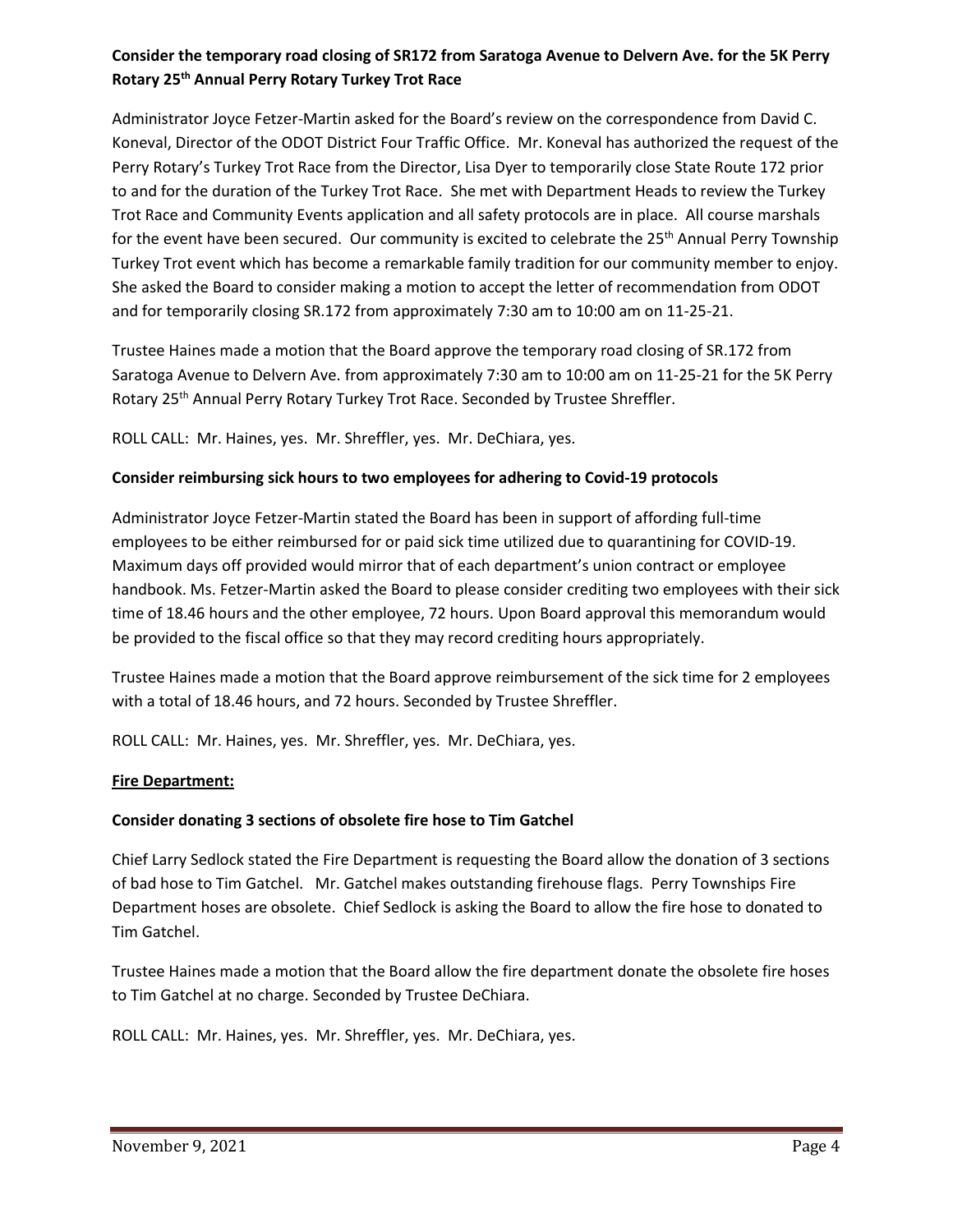### **Consider Zoll Maintenance contract for Auto Pulse resuscitation machines**

Chief Larry Sedlock stated the Fire Department is requesting the Board allow the purchase of the Zoll AutoPulse device maintenance agreement for three (3) years (billed yearly). It would cover all five (5) of the AutoPulse devices. The agreement covers items such as, batteries, chargers, yearly maintenance, and shipping for a loan if needed. Chief Sedlock is recommending the Board authorize the purchase of the Zoll AutoPulse three (3) year maintenance agreement for \$16,800.00 which will be bill yearly at \$5,600.00

Trustee Haines made a motion that the Board allow the purchase of the Zoll AutoPulse three (3) year maintenance agreement for \$16,800.00 which will be billed yearly at \$5,600.00. Seconded by Trustee Shreffler.

ROLL CALL: Mr. Haines, yes. Mr. Shreffler, yes. Mr. DeChiara, yes.

# **Consider Zoll Maintenance contract for heart monitors**

Chief Larry Sedlock stated the Fire Department is requesting the Board allow the purchase of the Zoll heart monitor maintenance agreement for one (1) YEAR. It would cover all five (5) of our monitors. The agreement covers items such as batteries, chargers, on-site yearly maintenance, shipping for a loaner if needed and discounts on supplies. Chief Sedlock is recommending the Board authorize the purchase of the Zoll heart monitor one (1) year maintenance agreement for \$7,627.50. This is a renewal maintenance agreement.

Trustee Haines made a motion that the Board allow the purchase of the agreement of the Zoll heart monitor one (1) year maintenance agreement for \$7,627.50. This is renewal maintenance agreement. Seconded by Trustee DeChiara.

ROLL CALL: Mr. Haines, yes. Mr. Shreffler, yes. Mr. DeChiara, yes.

# **Police Department:**

# **Consider Stark County Sheriff's Office Training MOU**

Chief Mike Pomesky stated the police department is requesting that the Board approve the memorandum of understanding between Perry Township and the Stark County Sheriffs Office for the use of the facility known as the Stark County Law Enforcement Training Center located at 143 1<sup>st</sup> Street SE, Massillon, Ohio 44646. MOU's initial term commencing on October 1, 2021 through December 31, 2021. By subsequent addendum, the Sheriff Department and Perry Township may agree to extend the initial term of this MOU on terms that are mutually agreed upon in writing by both parties. Either party may terminate this agreement with a written notice not less than sixty (60) days prior to the date of termination. There are no fees charge to Perry Township by the Sheriff during the initial term of this MOU. By subsequent addendum, the Sheriff and Perry Township may agree to fees/consideration on terms that are mutual agreed to in writing by both parties. Chief Mike Pomesky stated this is a memo and there is no charge for this service.

Trustee Haines made a motion that the Board enter into a memo of understanding with Stark County Sheriff's office with the initial terms beginning October 1, 2021 through December 31, 2022. By subsequent addendum, the Sheriff Department and Perry Township may agree to extend the initial term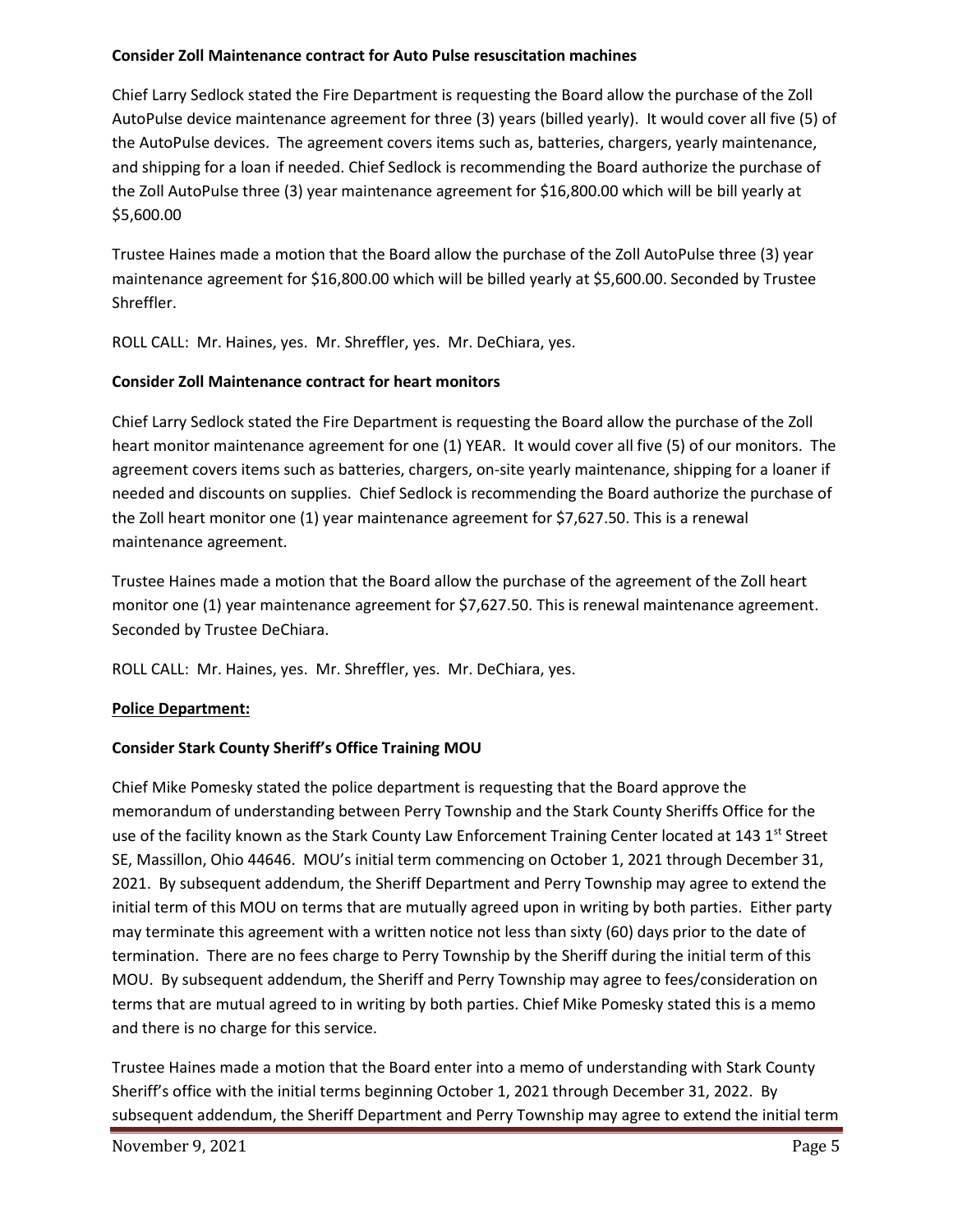of this MOU on terms that are mutually agreed upon in writing by both parties. Either party may terminate this agreement with a written notice not less than sixty (60) days prior to the date of termination. Seconded by Trustee Shreffler.

ROLL CALL: Mr. Haines, yes. Mr. Shreffler, yes. Mr. DeChiara, yes.

# **Consider amendment to E-mail Contract**

Chief Pomesky stated during the migration process to Virtual Dataworks, they discovered another email address needs added to the police departments account. This would be for the mechanics email so they can receive the repair orders from the police department. The total cost for this addition is \$10.00/month (\$120.00) a year. The total expenditure for this project will be \$3,500.00 in migration costs (one-time), and a monthly cost of \$878/month or \$10,536 annually for this service through Virtual Dataworks.

Trustee Haines made a motion that the Board approve the additional email address. The total expenditure for this project will be \$3,500.00 in migration costs (one-time), and a monthly cost of \$878/month or \$10,536 annually for this service through Virtual Dataworks.

Trustee DeChiara interrupted before they went forward and stated he was concerned that the original contract with Virtual Dataworks for the police department email was never reviewed by Law Director Charles Hall's office and Mr. Hall is approving this and Trustee DeChiara asked who approved the original? Trustee Haines stated we should have the original approved, but Attorney Hall stated it was mute because the Board has already approved funding this contract. Trustee DeChiara did not want to add to the contract until the original is reviewed. And Trustee DeChiara stated he feels if there needs to be amendments then there has to be amendments. Trustee Haines agreed.

Trustee Haines stated the motion does not carry, with this he asked Law Director Hall to review the original contract that had been approved and the new contract. Attorney Hall stated he reviewed the addendum and approved it because it falls under and refers back to the original contract, his only comment was he was not asked to review the original contract. Mr. Hall asked, now does it really matter since we have already entered into this contract some months ago and payments have been done?

Attorney Hall stated he would like Administrator Martin or Fiscal Officer, Craig Chessler to provide the original copy for his review, he will have it ready for the next meeting.

# **Consider Emergitech Maintenance Agreement**

Chief Mike Pomesky stated the police department is requesting that the Board approve an additional year on the Emergitech Maintenance Agreement that runs from December 1, 2021 thru November 30, 2022. The Police Departments needs this agreement as they migrate to the RMS. The total cost is \$6,879.43. It is the necessity behind this is going into the new system.

Trustee Haines made a motion that the Board allow the Police Department to enter into an agreement with Tritech Software Systems for the EmergiTech Software Maintenance Agreement not to exceed \$6,879.43. Seconded by Trustee Mike Shreffler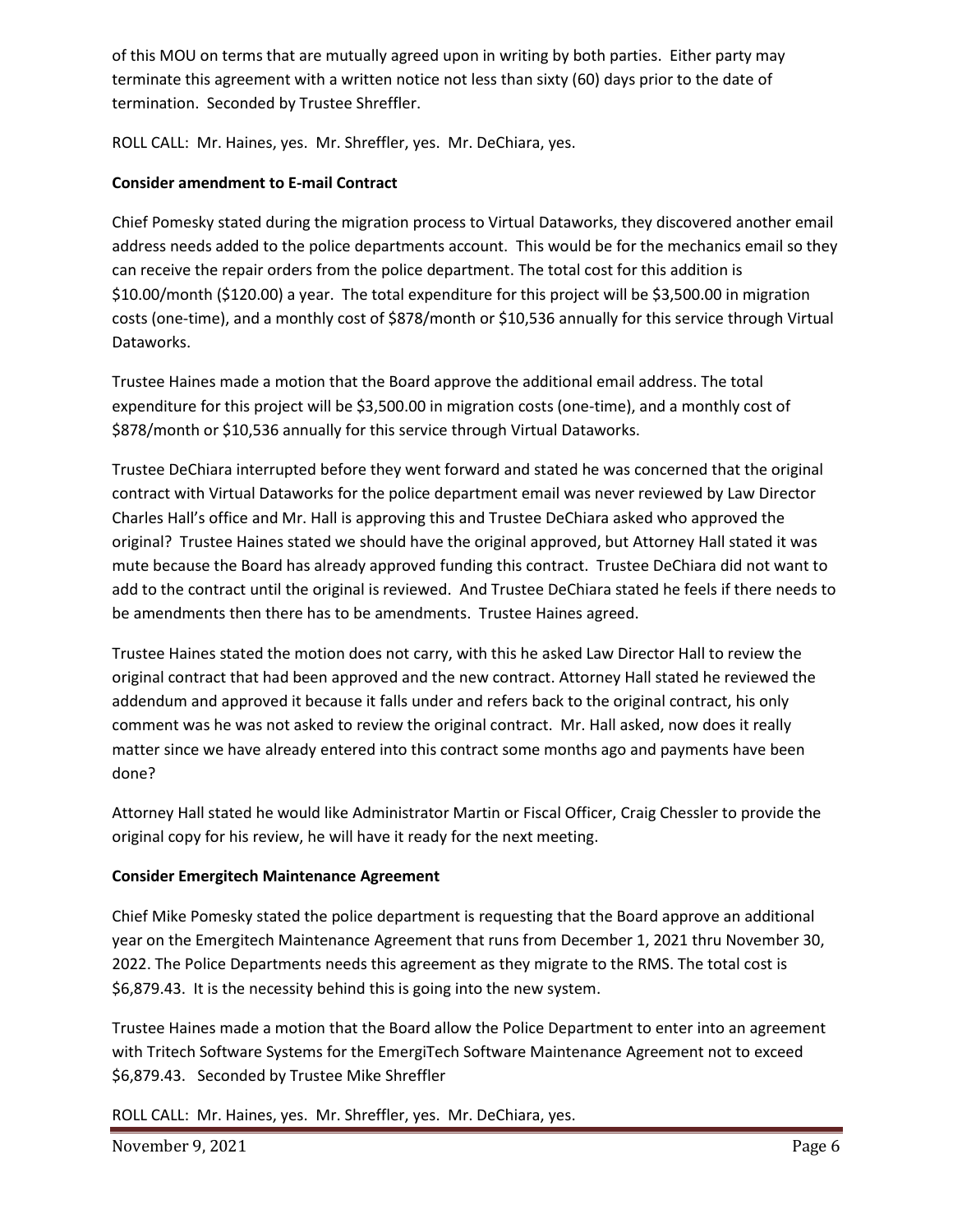### **Road and Park Department:**

# **Consider ODOT Township Stimulus Program update**

Chris Young was present for Superintendent Masalko who was absent. Mr. Young stated as per requested from the Board of Trustees to have the Road Department apply for the ODOT Township Stimulus Program, the total funding being offered is 8 million dollars, the funding limit for each Township would be \$250,000 for each project. Superintendent Masalko and Mr. Oprisch have been working on this program and they were going to do culverts and guardrails but they would not qualify, so the best would be a paving project. After consulting with Karl Oprisch, they came up with the project that would fit withing the guidelines of the ODOT Township Stimulus Program that would be a mile portion of Nave St. between Perry Dr. and Genoa Ave. Nave is one of the Townships high-volume roads, and also is a main route to TC Knapp Elementary school, and it is also one of our higher speed limit roads. This application is an online submittal, and Karl Oprisch will be submitting this application after all the data is collected. This project would be a total mill of 3 inches, and then three inches of new black top would be installed with road striping. In order to apply, there is engineering that needs to be done, and it would be payment rating and analysis, which is also done by Transportation information Mapping Systems.

Trustee Haines made a motion that the Board proceed with the grant for the ODOT Township Stimulus Program and limited for each township would be \$250,000.00 and after discussion with Stark County Engineers one being a replacement of a mile portion of Nave St between Perry Dr and Genoa Ave. Seconded by Trustee Mike Shreffler.

ROLL CALL: Mr. Haines, yes. Mr. Shreffler, yes. Mr. DeChiara, yes.

### **Resolution 2021-29**

# **Consider Township Participation – Final Resolution for ODOT intersection improvement at State Route 172 and Perry Drive**

Chris Young stated this is a final resolution and contract needs to be passed by the Board of Trustees, then signed by the Board President and Fiscal Officer and returned to ODOT by December of 2021. The Township has agreed to participate in the ODOT project RC5521.01, Intersection Improvement at STA 172 and Perry Drive NW. Including using the townships choice of paint colors for signal and sign supports, pedestal and transformer base within Perry Township. This is a 1.628-million-dollar intersection improvement project. ODOT is asking our participation in our contribution of roughly \$7,500.00. This number may change because this project is slated for 2023.

Trustee Haines made a motion that the Board proceed with ODOT is asking our participation in our contribution of roughly and not to exceed \$7,500.00. The Township has agreed to participate in the ODOT project RC5521.01, Intersection Improvement at STA 172 and Perry Drive NW. Including using the townships choice of paint colors for signal and sign supports, pedestal and transformer base within Perry Township. This number may change because this project is slated for 2023. Seconded by Trustee Mike Shreffler.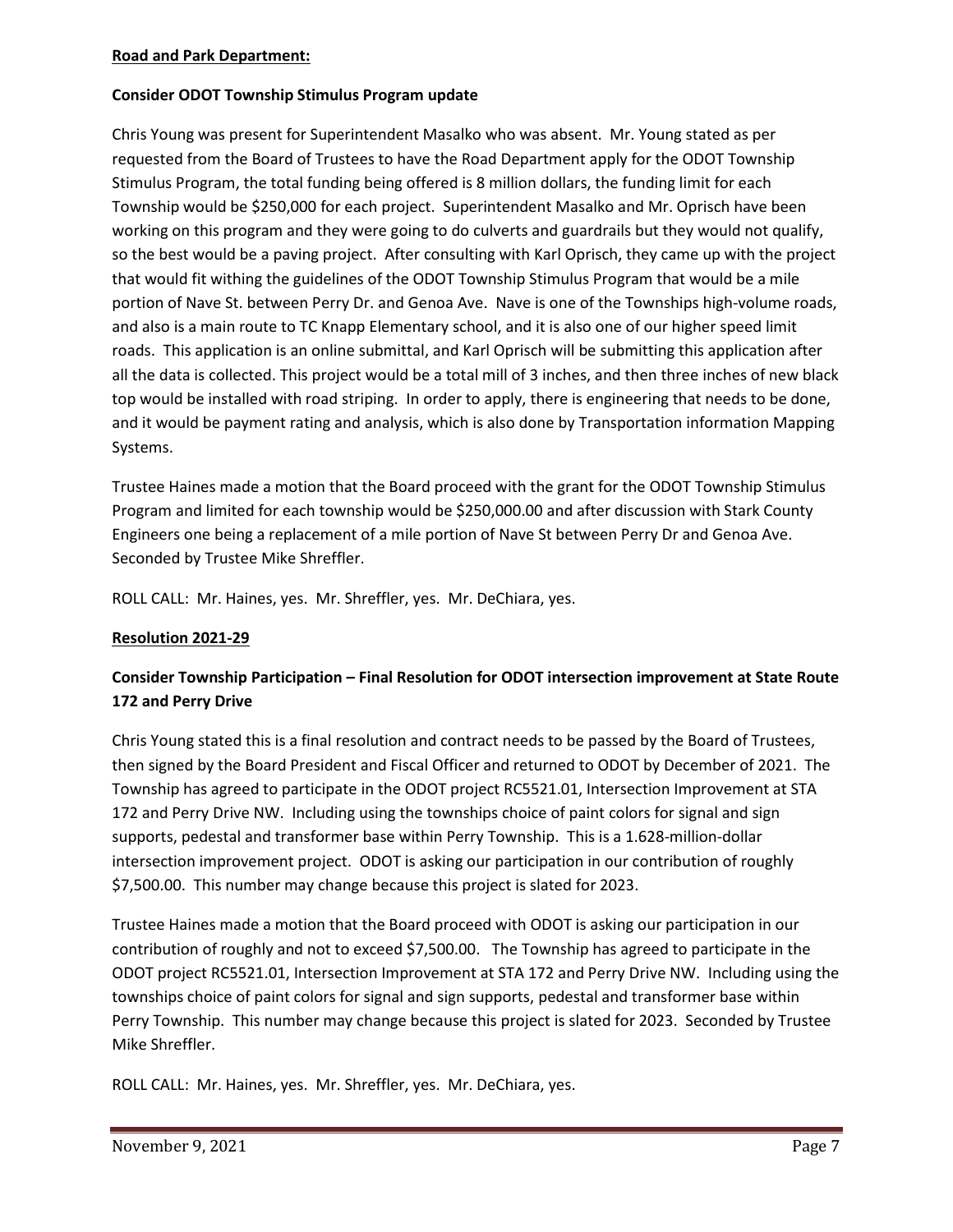### **Law Director:**

### **Zoning:**

#### **Problem Properties:**

#### **Executive Session(s):**

1.) Executive session (s) ORC 121.22 (G) (1) discussion of hiring a Fire Deputy Chief to include the Board and Fire Chief

Trustee Haines made a motion that the Board adjourn into Executive Session pursuant to ORC 121.22 (G) (1) concerning discussion of hiring a Fire Deputy Chief to include the Board and Fire Chief. Seconded by Trustee Mike Shreffler

ROLL CALL: Mr. Haines, yes. Mr. Shreffler, yes. Mr. DeChiara, yes.

The Board adjourned into Executive Session at: 7:08 pm

The Board adjourned from Executive Session at: 7:35 pm with no action to be taken

#### **Resolution 2021-33**

2.) Executive Session ORC 121.22 (G) (1) to consider complaint against a public employee to include the Board and Law Director

Trustee Haines made a motion that the Board adjourn into Executive Session pursuant to ORC 121.22 (G) (1) consider complaint against a public employee to include the Board and Law Director with action to be taken; Seconded by Trustee Ralph DeChiara

ROLL CALL: Mr. Haines, yes. Mr. Shreffler, yes. Mr. DeChiara, yes.

The Board adjourned into Executive Session at: 7:36 pm.

Trustee Shreffler made a motion to come out of Executive Session; Seconded by Trustee Haines.

ROLL CALL: Mr. DeChiara, yes. Mr. Haines, yes. Mr. Shreffler, yes.

The Board adjourned from Executive Session at: 7:42 pm.

3.) Trustee Mike Shreffler made a motion to consider passing a resolution to designate the law firm of Plakas and Manos and Attorneys David Dingwell and Denise Houston to investigate hostile work environment complaint filed by the Township Administrator. Seconded by Trustee Haines.

ROLL CALL: Mr. DeChiara, yes. Mr. Haines, yes. Mr. Shreffler, yes.

4.) Executive session (s) ORC 121.22 (G)(4) to discuss collective bargaining for Fire Department; Police Department, to include the Board, Fiscal Officer and Law Director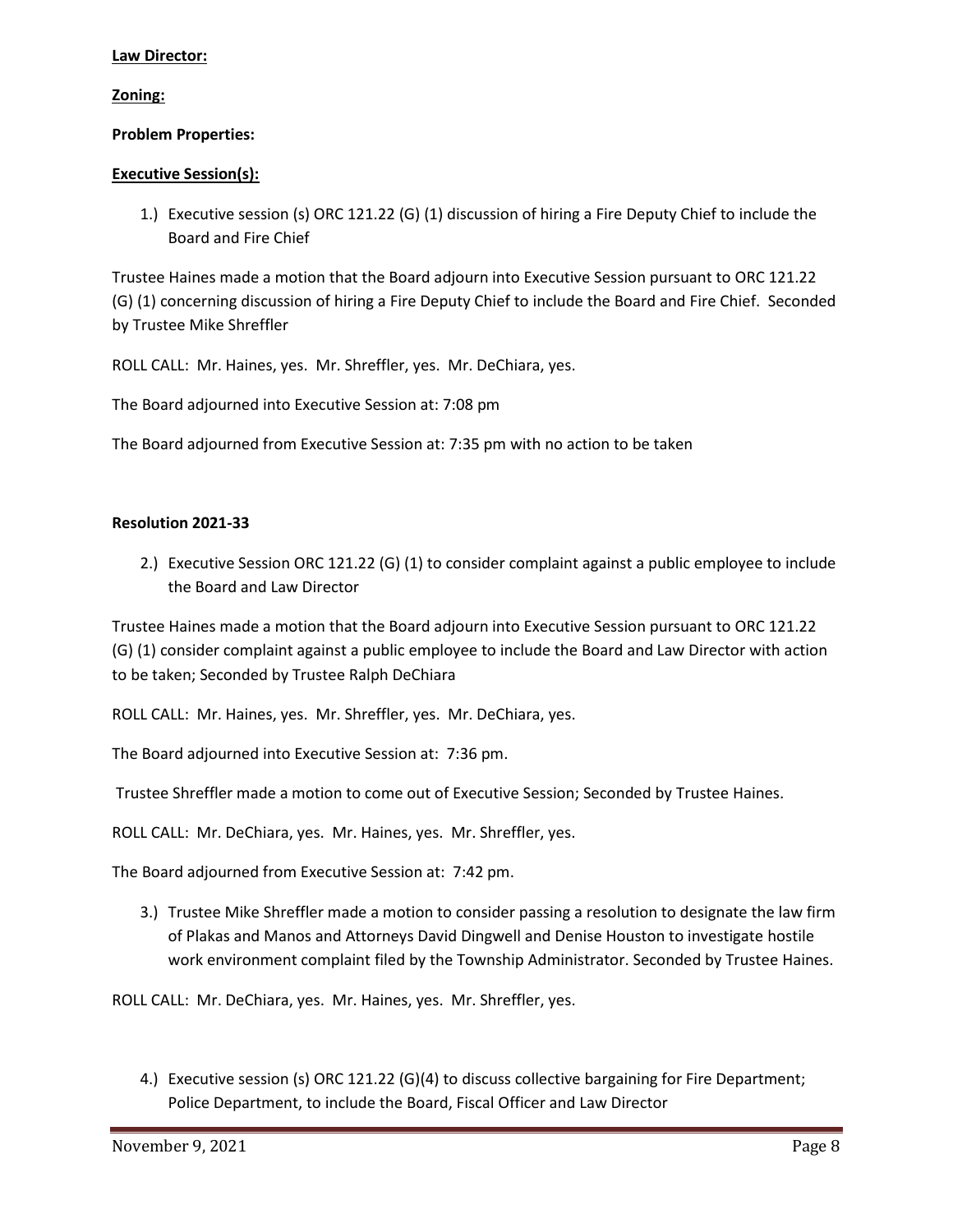Trustee Haines made a motion that the Board adjourn into Executive Session pursuant to ORC 121.22 (G)(4) concerning discuss for collective bargaining for Fire Department; Police Department, to include the Board, Fiscal Officer and Law Director by Trustee Mike Shreffler

The Board adjourned into Executive Session at: 7:44 pm with no action to be taken.

The Board adjourned from Executive Session at: 7:59 pm, no action to be taken

ROLL CALL: Mr. Haines, yes. Mr. Shreffler, yes. Mr. DeChiara, yes.

### **Department Matters Not Requiring Board Action:**

**Administration: Fire Department: Police Department: Road Department: Parks/Recycling: Zoning: Law Director: Announcements:**

#### **Public Speaks-Open Forum:**

Tim Blythe stated his address of 1996 Masters Point SE. Massillon, Ohio. He would like to know how many light posts would be referenced to in the project with ODOT? Trustee Haines stated that was unknown because that is a county project. He suggested considering painting the present light posts a standard color so in the future the township would not have to spend \$7,000.00 for painting future posts. Mr. Blythe would like to see a standard color used.

Cary Coates stated his address as 3011 Meadowood NW. He stated he is the township historian. He stated he was personal friends of Mr. and Mrs. Fasnacht. He wanted to represent Mr. Fasnacht. Mr. Coates stated his relationship with Mr. Fasnacht. He stated the areas that the Fasnacht family owed in Perry Township. Regarding the farm, he is appalled at the lack of seeking grant money. Mr. Coates stated why there was no upkeep of the buildings, no events, no money put into the farm except no costs to you community gardens. He stated he is sick of hearing "oh good idea" and nothing being done. He stated nothing has been done in the last 10 years. He would like a steering committee. He feels the Trustee can not run the Fasnacht Farm with everything else they do for the township. He stated he will fight this administration. He feels the farm has many protentional. He stated if everything else fails this still should not be sold, it is paid for in full and could be turned into Perry Township Cemetery etc.

### **Adjournment:**

With nothing further to come before the Board, Trustee Haines made a motion to adjourn the meeting at 8:00 pm; Seconded by Trustee Mike Shreffler